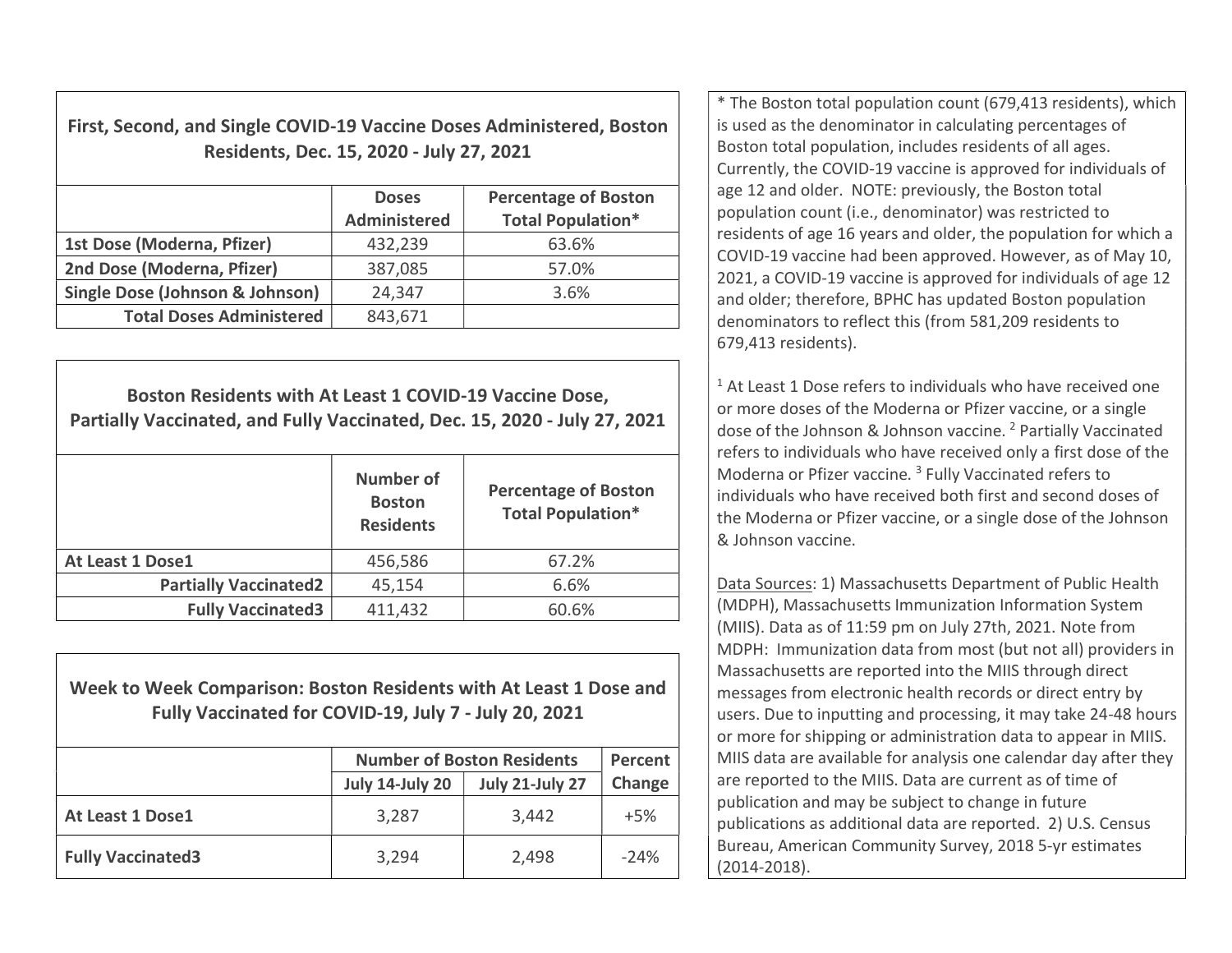

\* Total number of individuals receiving their initial dose in the 10-week period.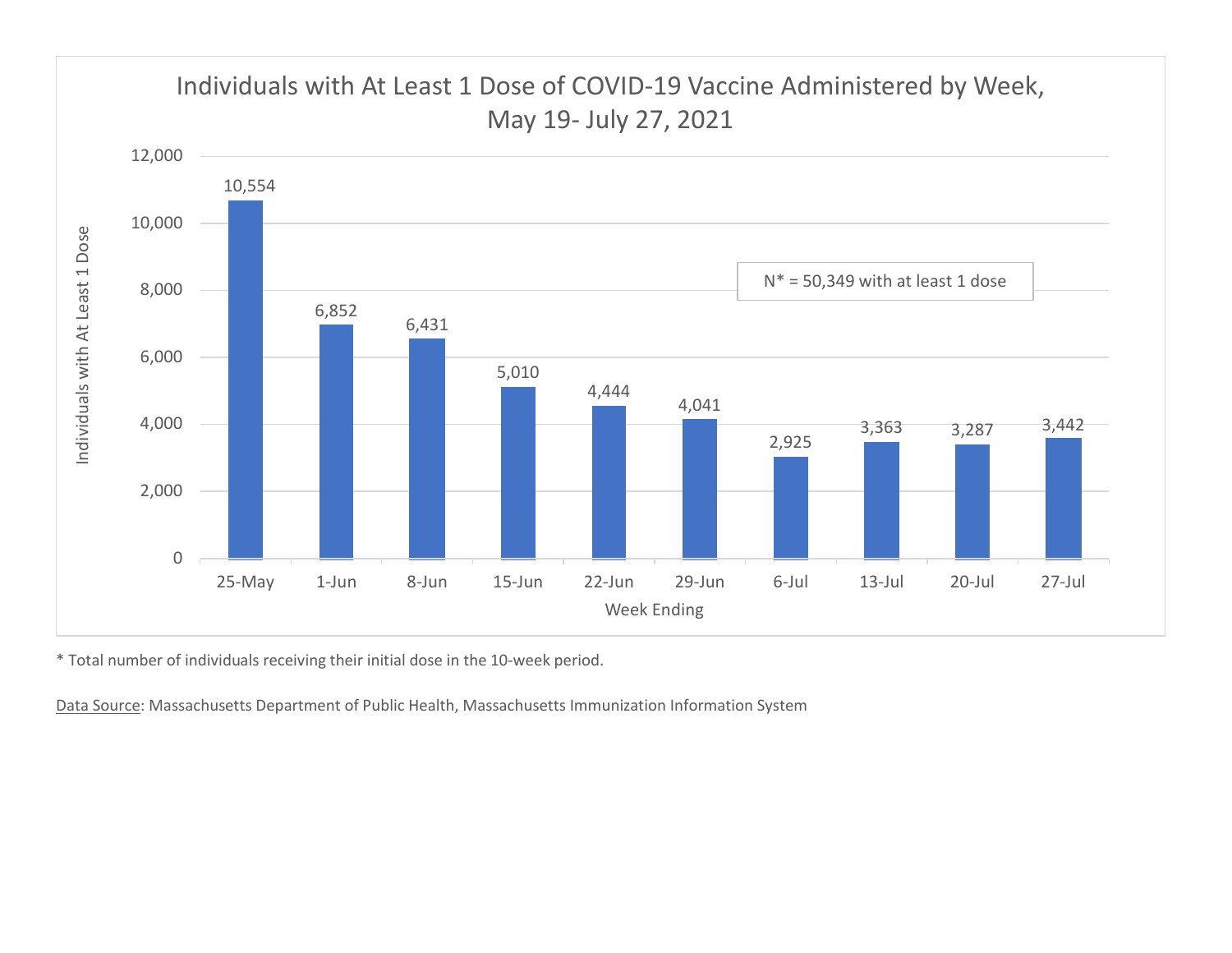

\* Total number of individuals receiving their final dose in the 10-week period.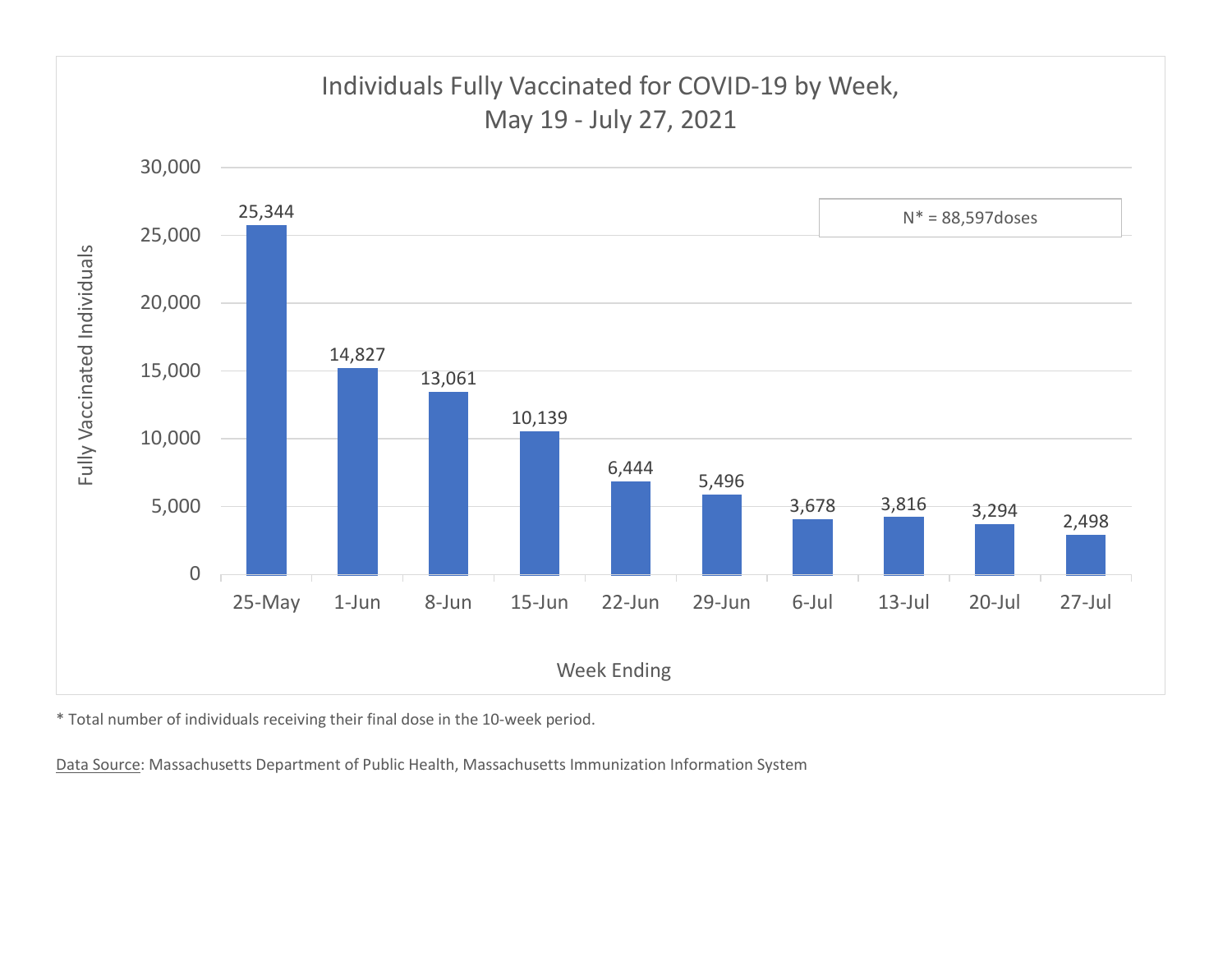

Data Source: Massachusetts Department of Public Health, Massachusetts Immunization Information System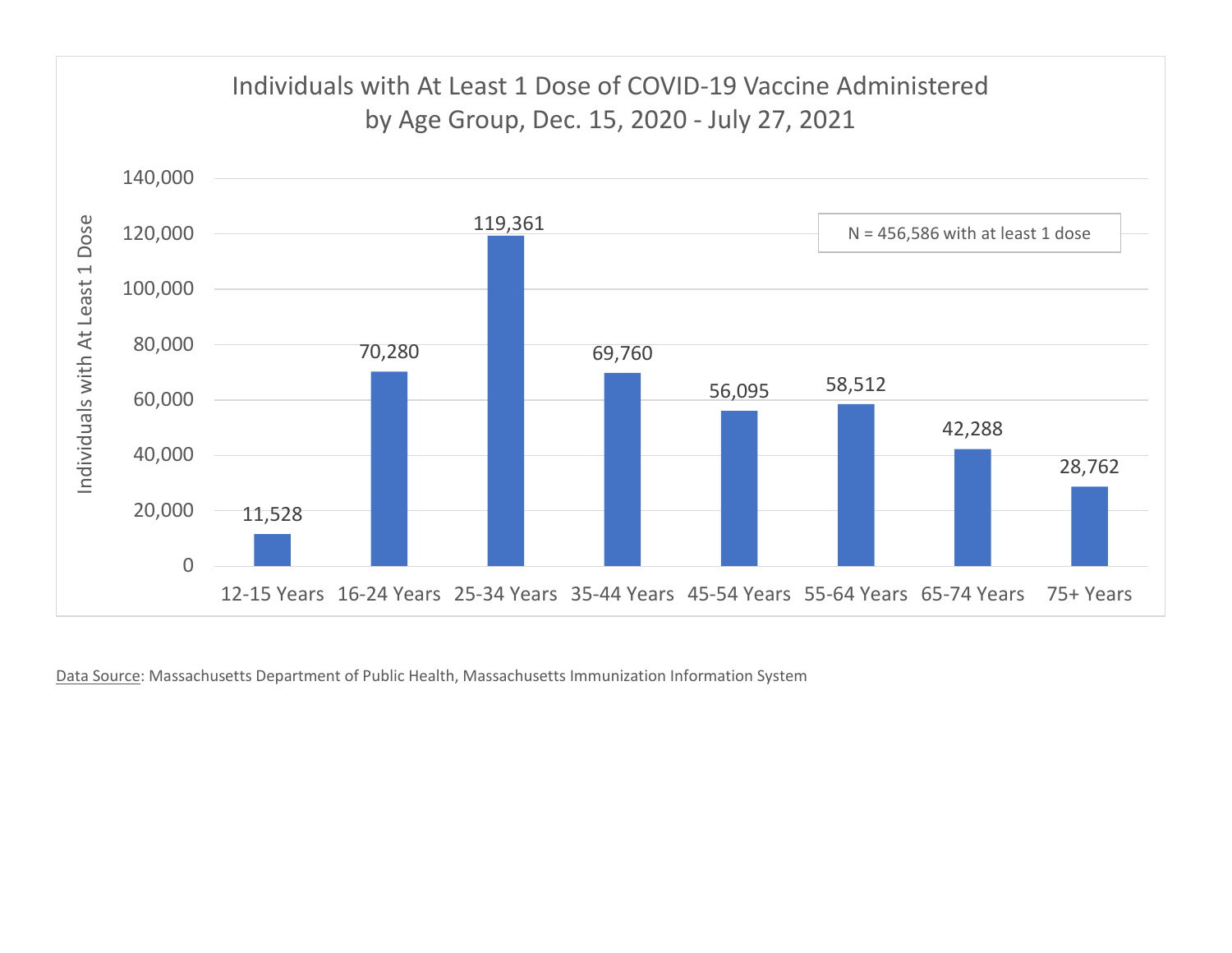

NOTE: The percentage of vaccinated individuals ages 12-15 years has been updated in this report (REVISED AUGUST 16, 2021). Please disregard the vaccination percentages for age group 12-15 years included in previous versions of this report.

Percentage of overall Boston population with at least 1 dose = 67.2%.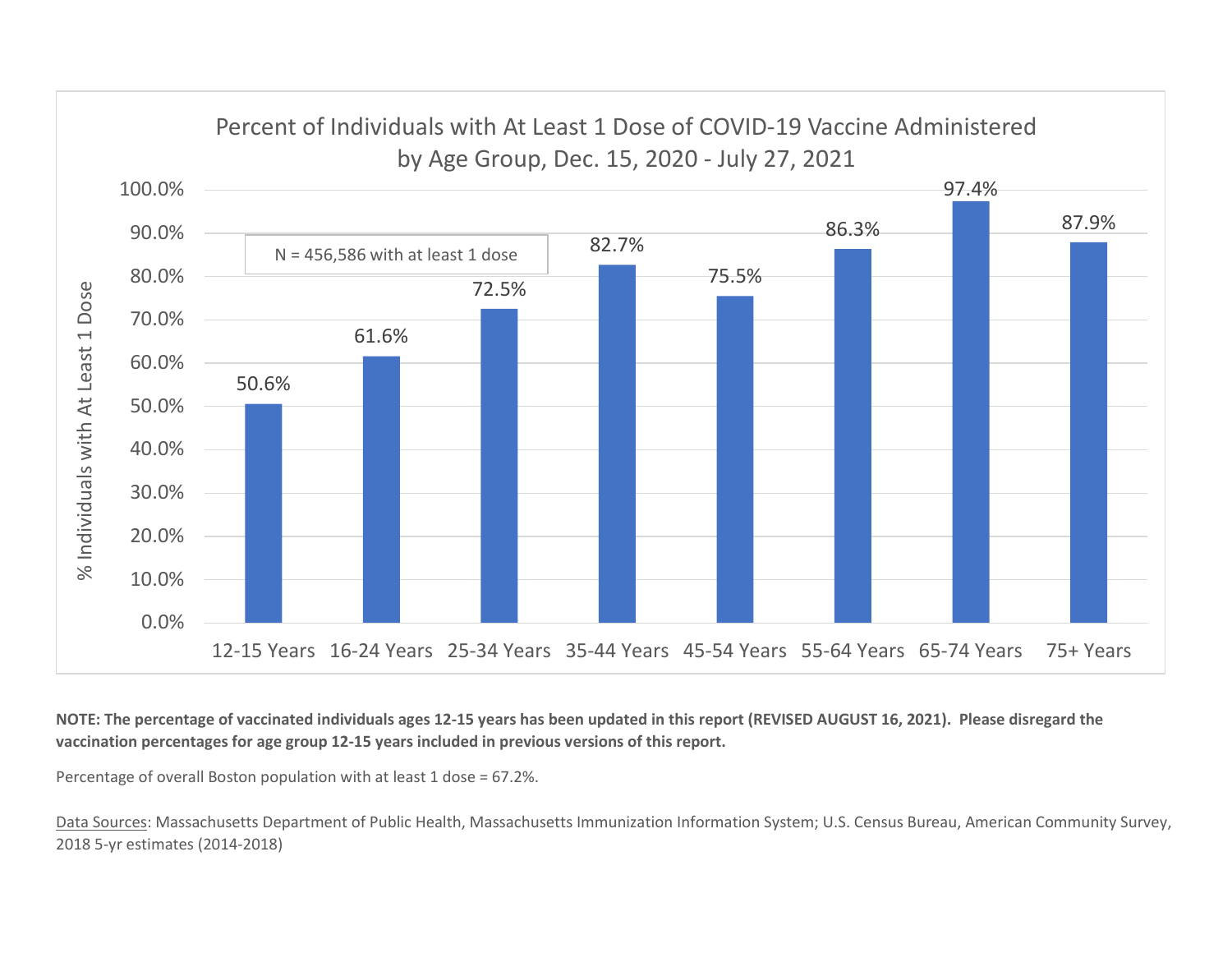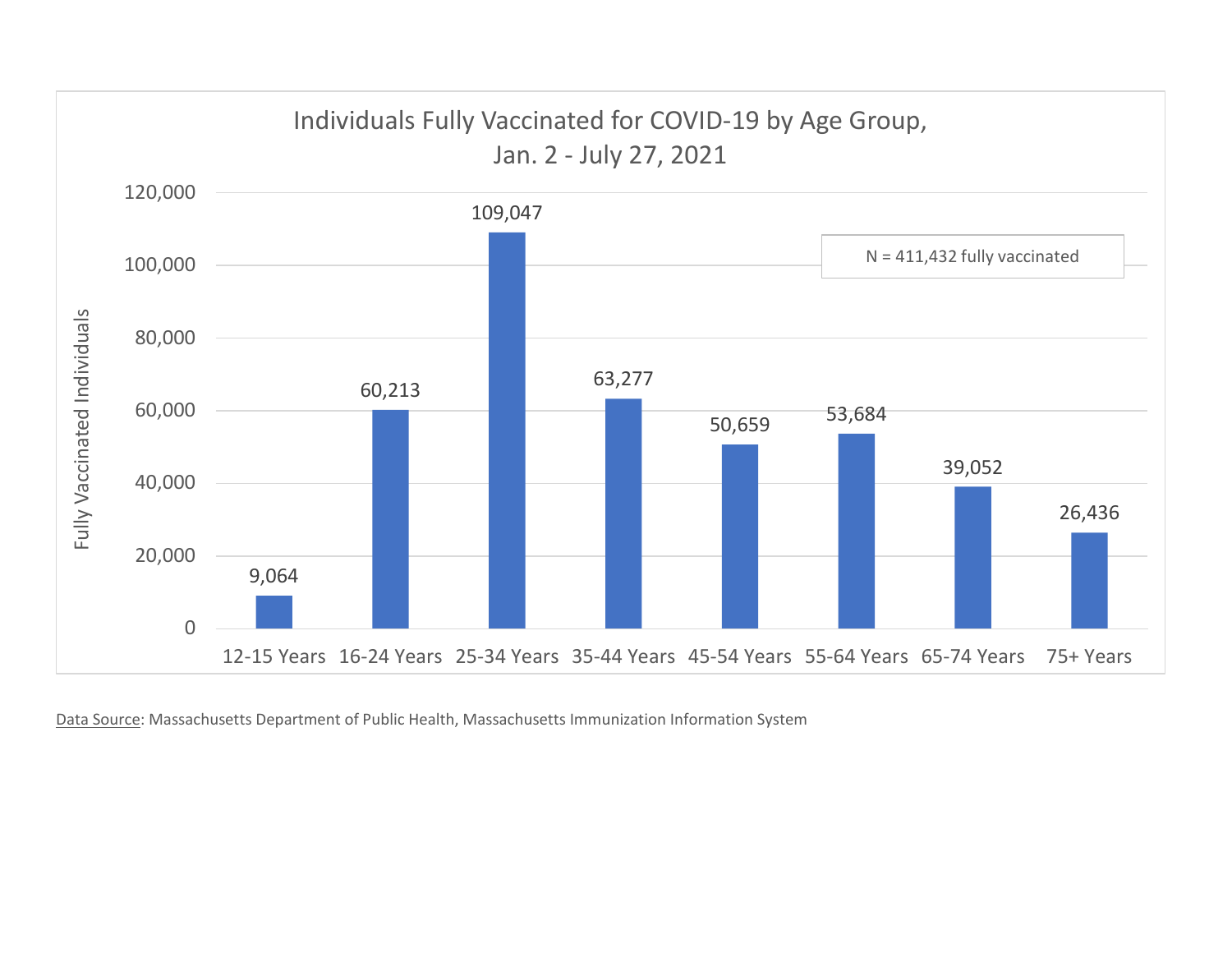

## NOTE: The percentage of vaccinated individuals ages 12-15 years has been updated in this report (REVISED AUGUST 16, 2021). Please disregard the vaccination percentages for age group 12-15 years included in previous versions of this report.

Percentage of overall Boston population fully vaccinated = 60.6%.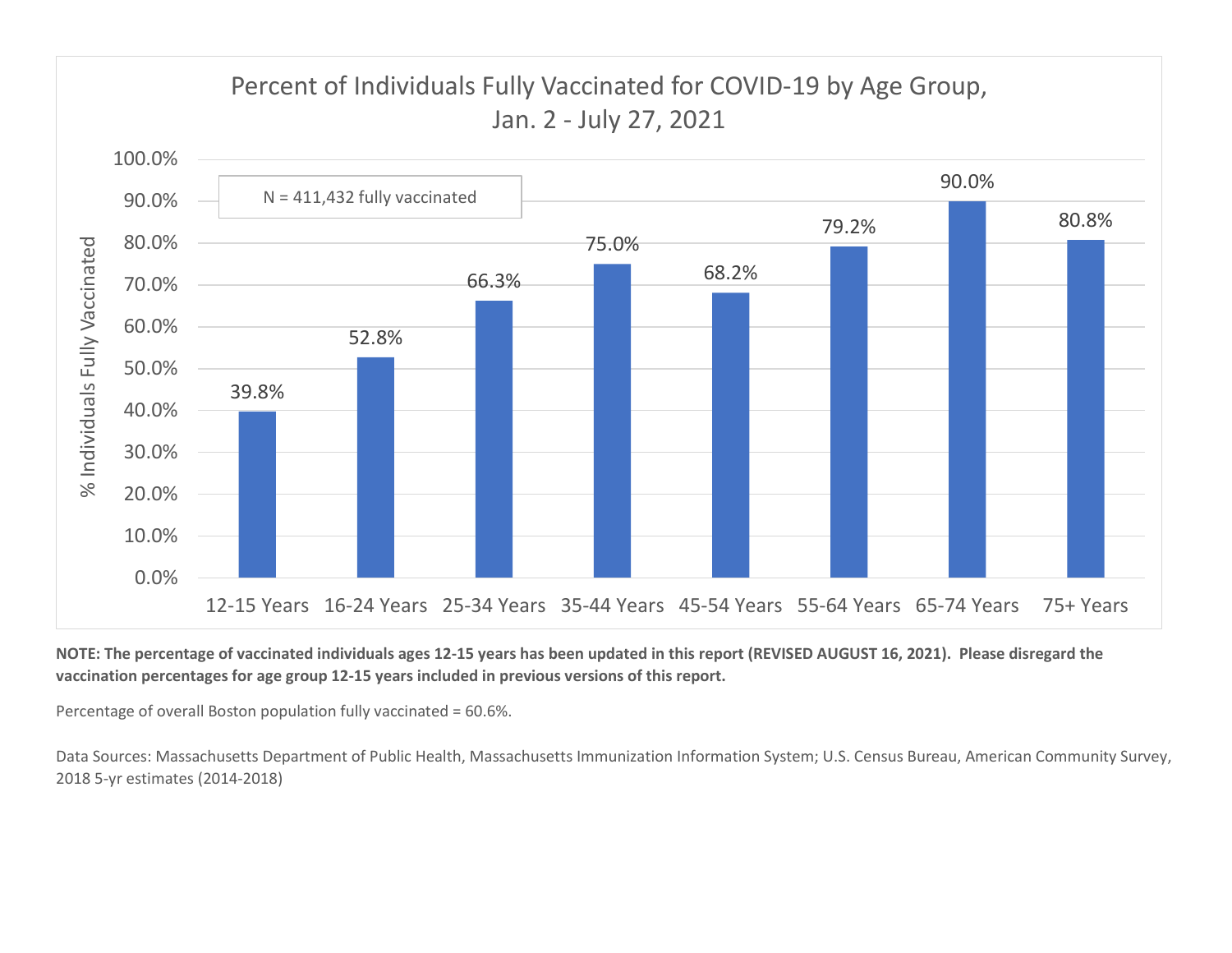

Asian/PI = Asian, Native Hawaiian, and Pacific Islander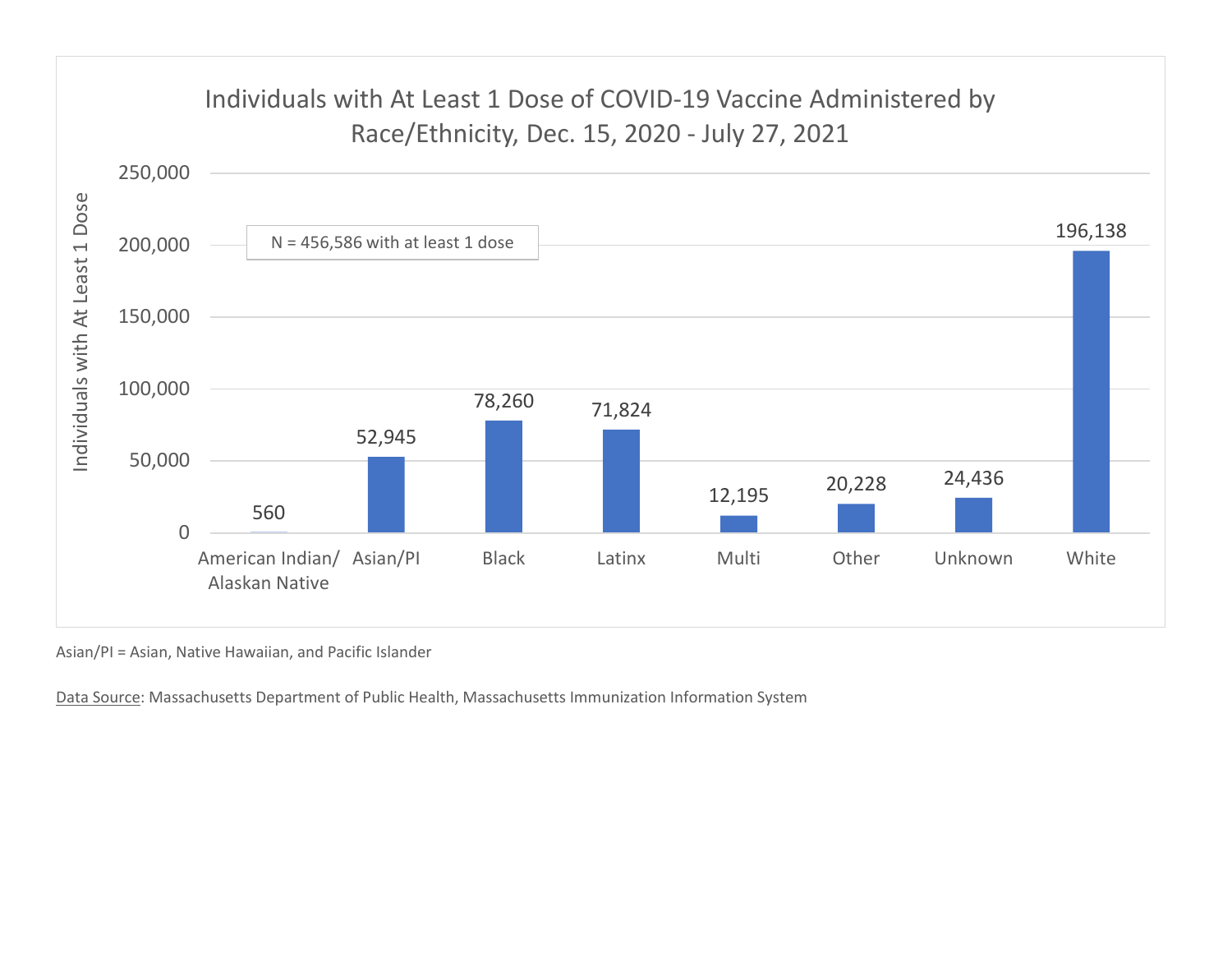

Asian/PI = Asian, Native Hawaiian, and Pacific Islander

\* Varies from Total N of Individuals with At Least 1 Dose (456,586) because data for residents who identify as Multiracial, Other, or Unknown are not included in this chart due to lack of comparable population data.

Percentage of overall Boston population with at least 1 dose = 67.2%.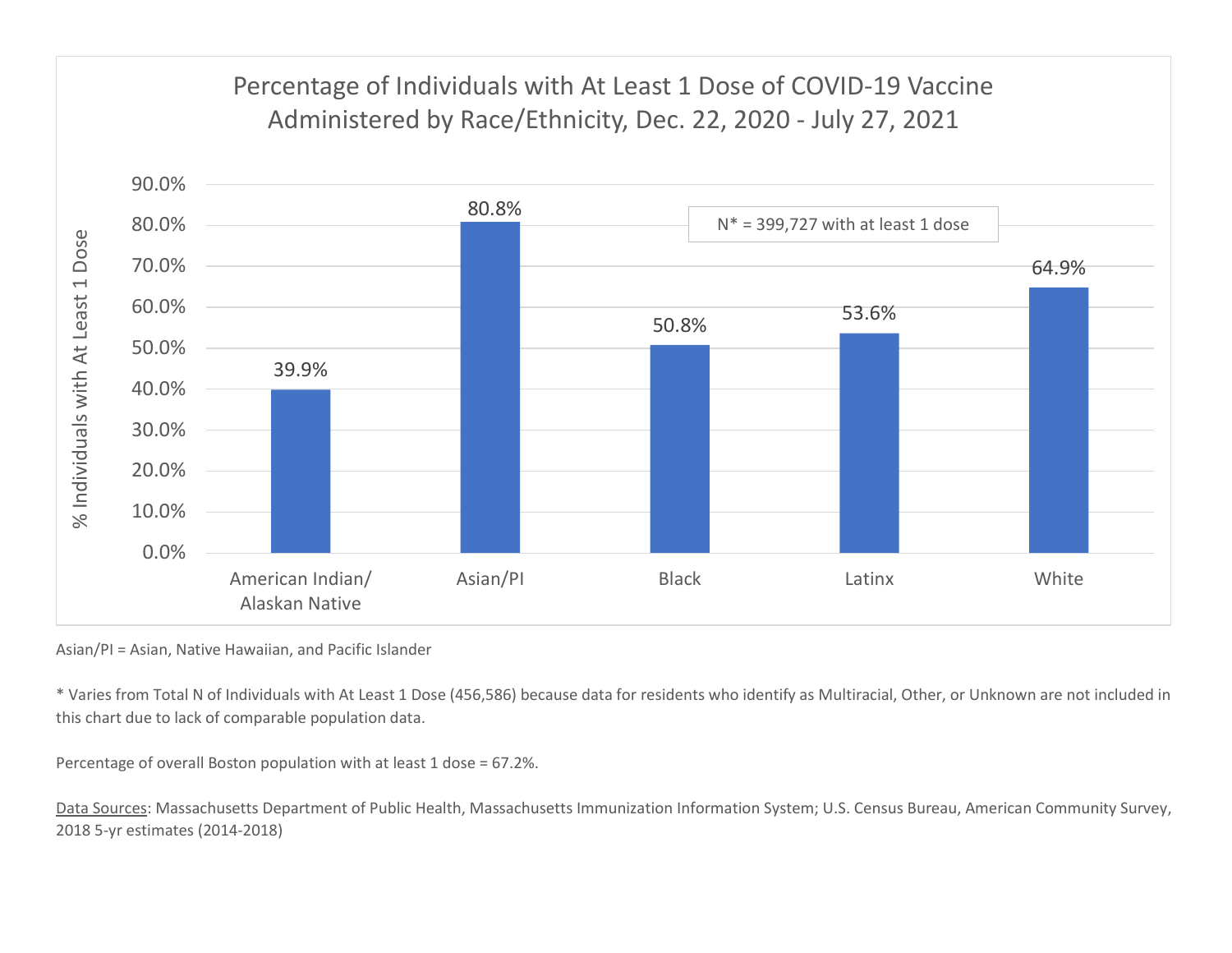

Asian/PI = Asian, Native Hawaiian, and Pacific Islander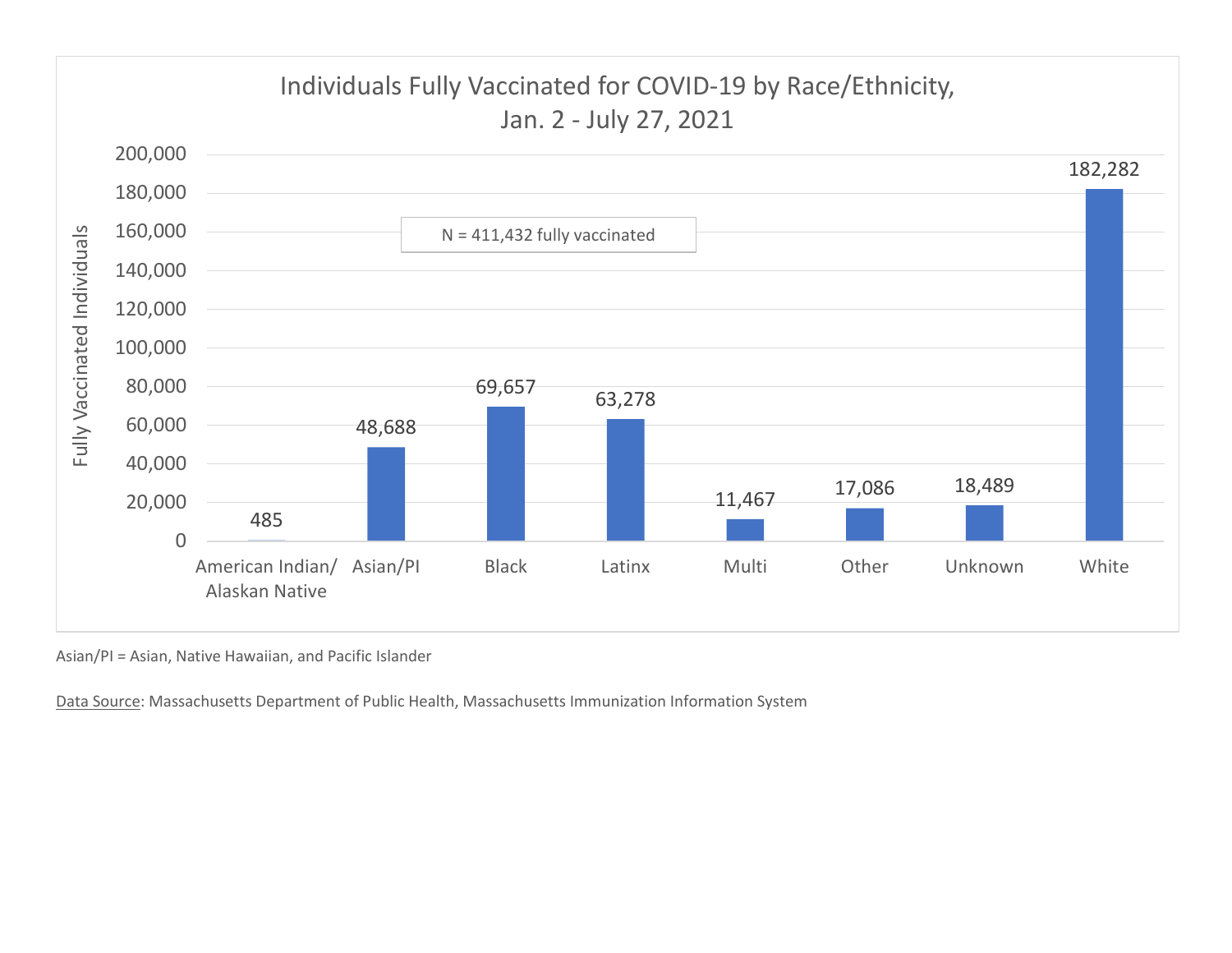

Asian/PI = Asian, Native Hawaiian, and Pacific Islander

\* Varies from Total N of Fully Vaccinated Individuals (411,432) because data for residents who identify as Multiracial, Other, or Unknown are not included in this chart due to lack of comparable population data.

Percentage of overall Boston population fully vaccinated = 60.6%.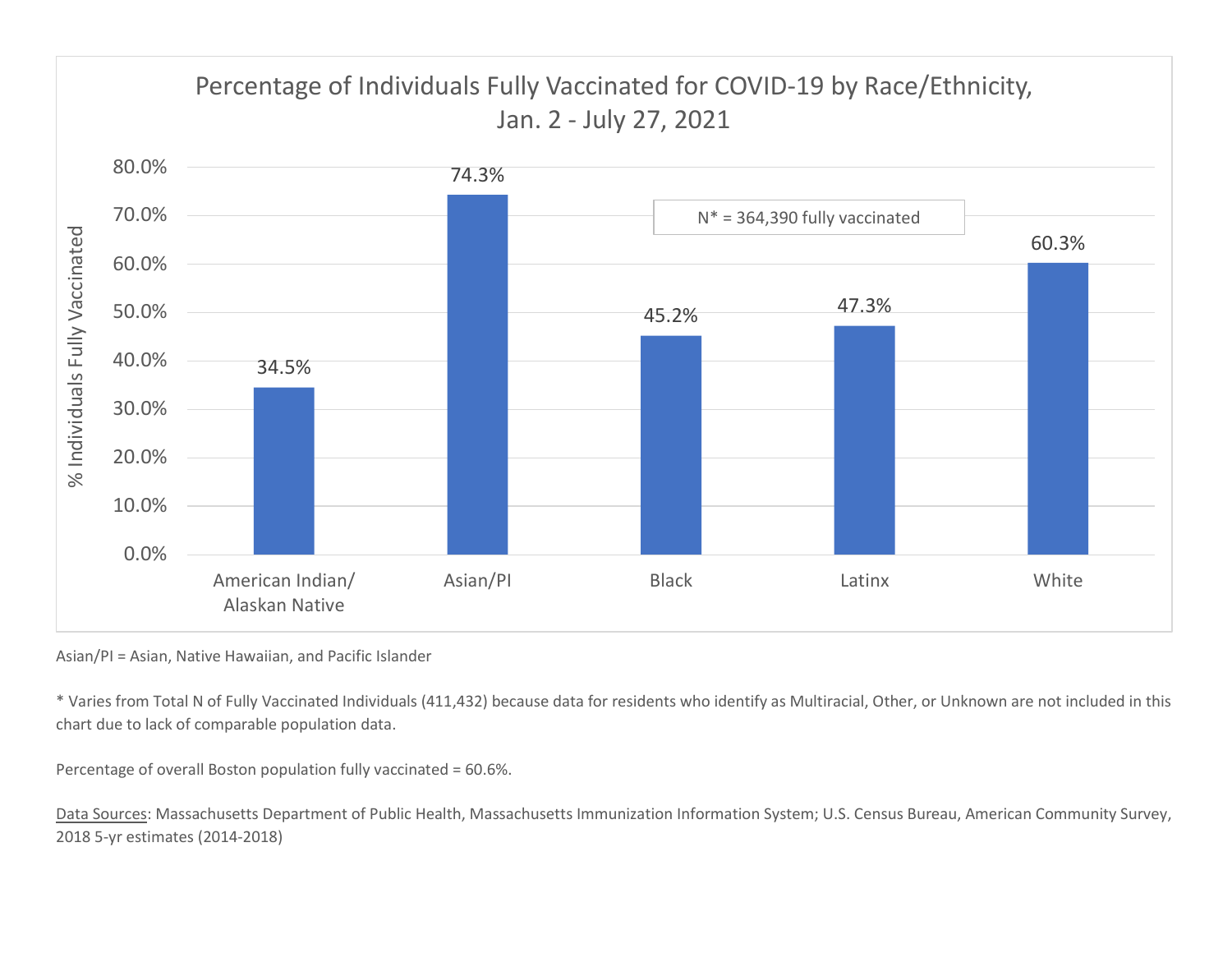

BB/BH/DT/NE/WE = Back Bay/Beacon Hill/Downtown/North End/West End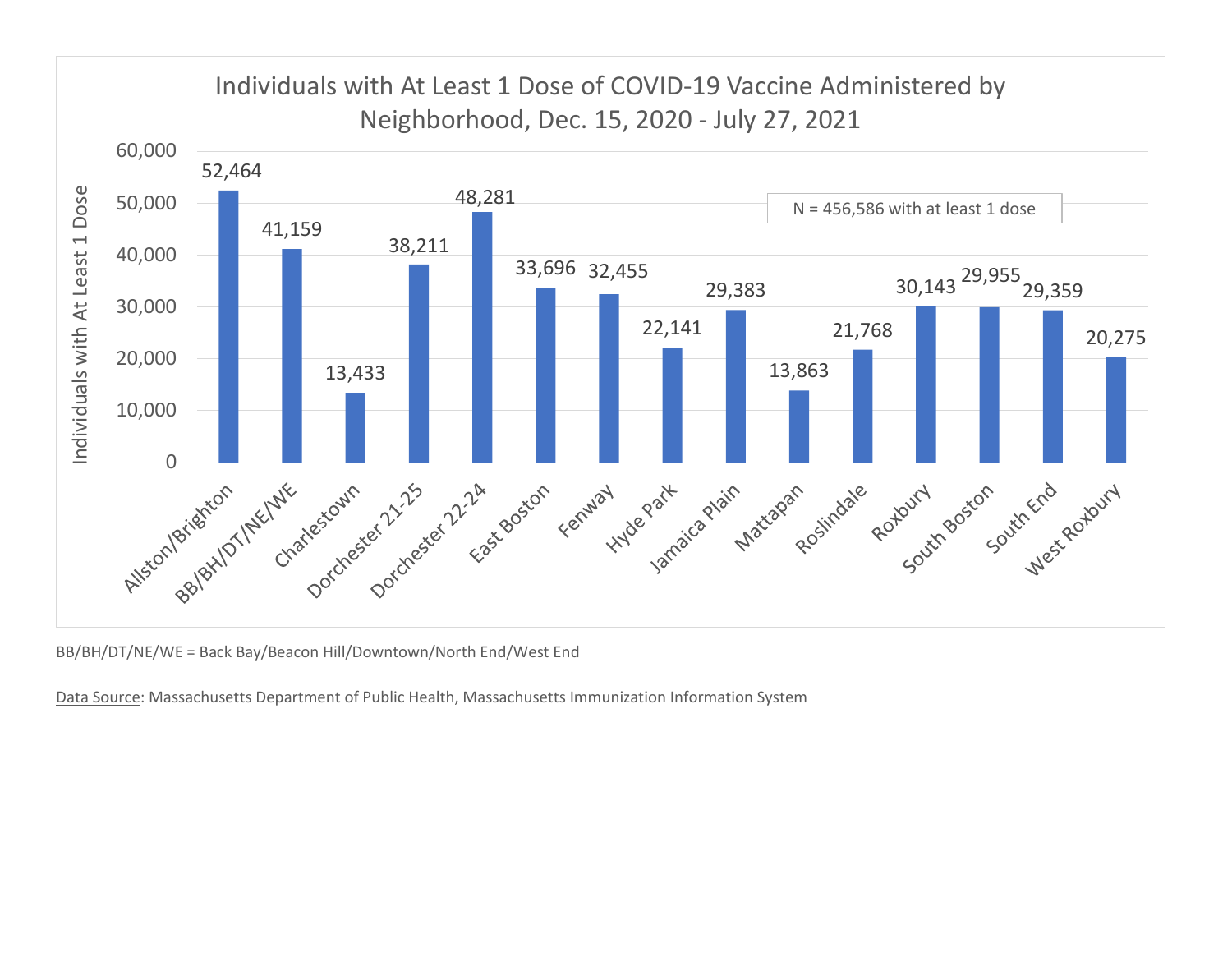

BB/BH/DT/NE/WE = Back Bay/Beacon Hill/Downtown/North End/West End

Percentage of overall Boston population with at least 1 dose = 67.2%.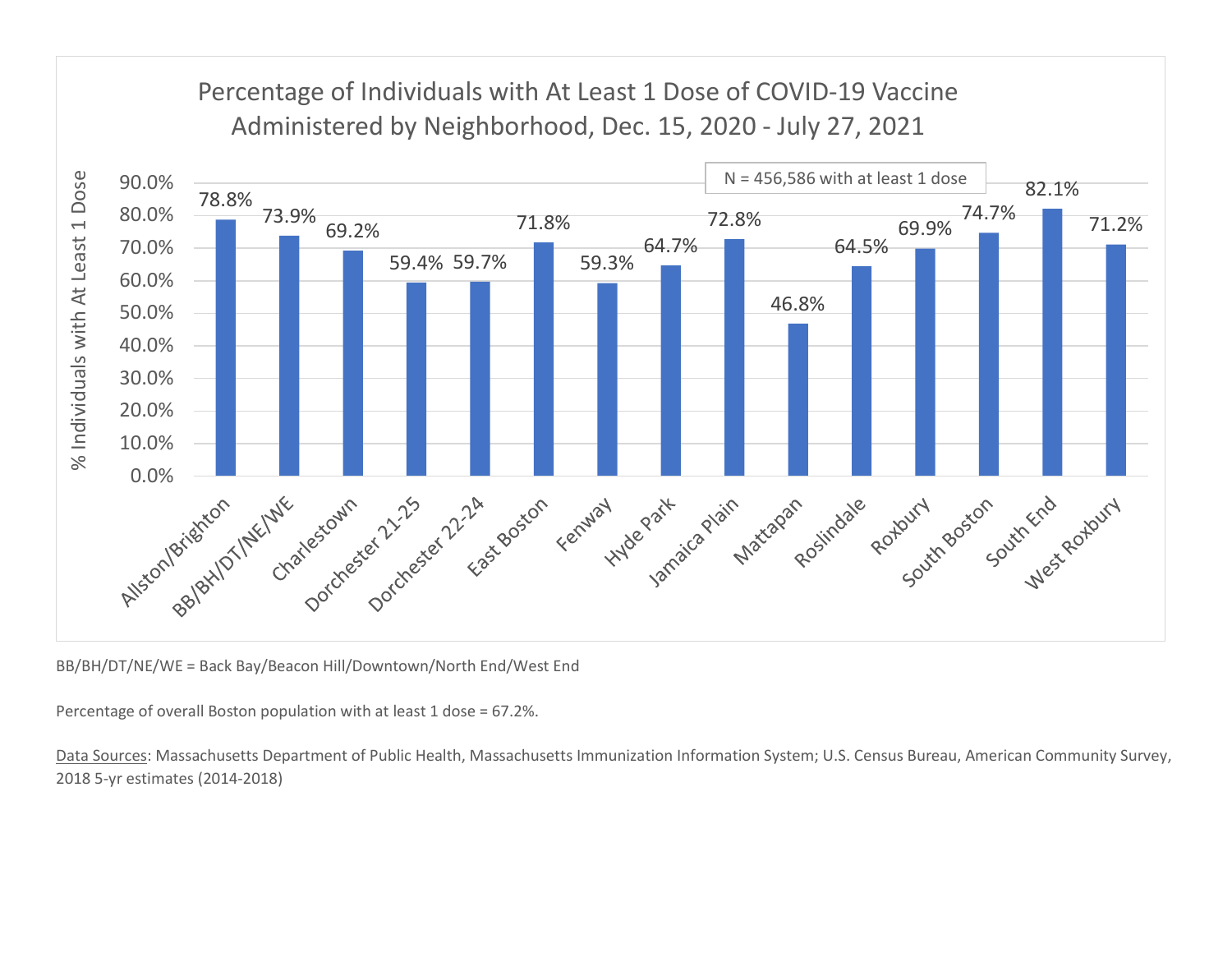

BB/BH/DT/NE/WE = Back Bay/Beacon Hill/Downtown/North End/West End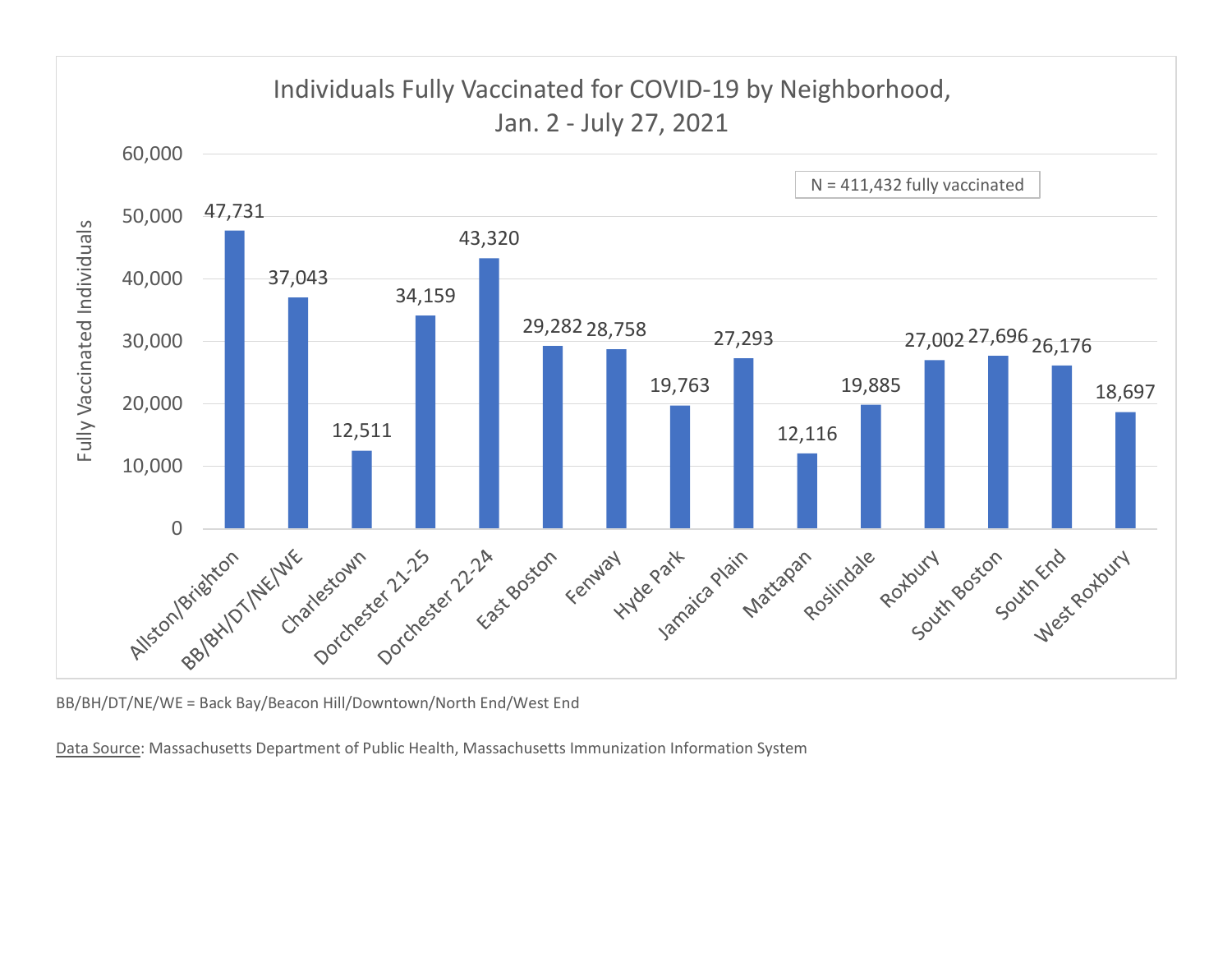

BB/BH/DT/NE/WE = Back Bay/Beacon Hill/Downtown/North End/West End

Percentage of overall Boston population fully vaccinated = 60.6%.